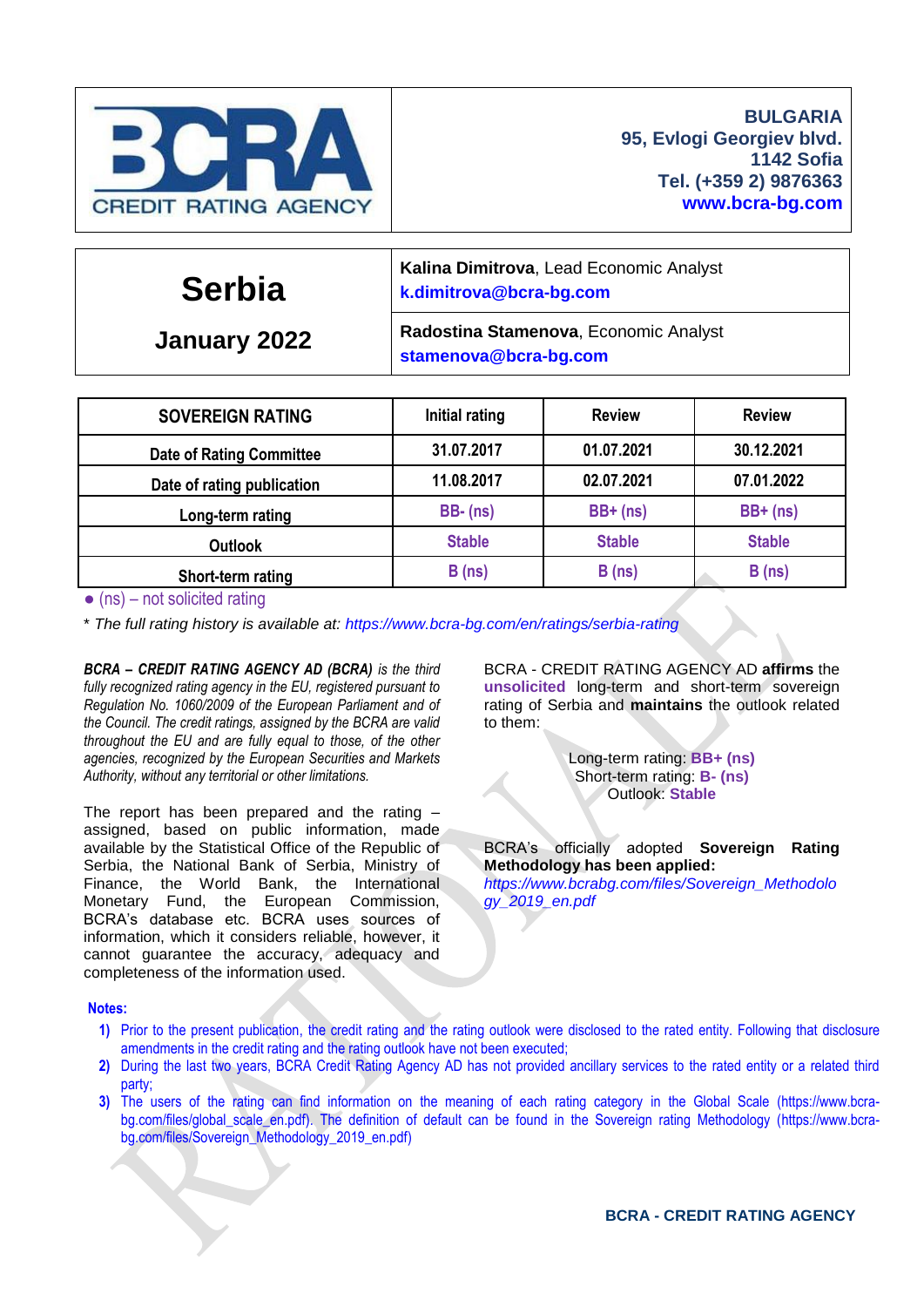

**tel.: (+359-2) 987 6363 www.bcra-bg.com** 

#### **Review report:**

Serbia advanced on their main strategic goal namely the **EU accession** - opening talks on the following negotiation chapters: Transport policy (14), Energy (15), Trans-European networks (21), and Environment and climate change (27) at the EU–Serbia Intergovernmental Conference on the 14<sup>th</sup> of December 2021. Along with the achievements in the area of the rule of law, judiciary, fight against corruption and fight against organised crime, the country is awaited to progress on the normalisation of relations with Kosovo, which is essential for the overall pace of the accession process. The country has opened 22 out of 35 negotiation chapters so far, of which two chapters have been provisionally closed.

Earlier this year the government publicly declared an engagement in promoting ESG awareness and projects in the field of climate change mitigation and environmental protection and adopted a Green Bond Framework. Serbia has joined in global and regional initiatives to move towards a green economy.

The authorities' commitment to addressing the outstanding structural reform needs and ensuring a green recovery has been monitored by the IMF under the Policy Coordination Instrument signed in June 2021. In the first review of Serbia's economic programme, the IMF appraised the short and midterm monetary and fiscal policies as broadly appropriate and supportive.

Regarding domestic affairs, the parliamentary election from June 2020 concreted the leading position of the Serbian Progressive Party, yet, a new general vote is planned to hold on the 3rd of April 2022 together with the regular presidential elections and the local elections in the capital Belgrade. Serbian authorities should hold a constitutional referendum in January 2022 as well, for bringing the judiciary legislation into line with the EU's and should also handle environmental protests with roadblocks set up over a lithium mine project.

After a mild contraction of 0.9% in 2020, the Serbian economy posted a strong recovery. The **real GDP** rose by 7.6% YoY on average for the first three quarters of 2021, driven by robust domestic demand while net exports provided a slightly negative contribution.



*Source: SORS*

Final consumption annually expanded by 7.8% backed by improved consumer confidence and favourable labour market trends, namely increase in employment and sustained real wage growth. Investment activity also provided a strong push to the economic recovery. Gross fixed capital formation increased by 14% YoY reflecting the continued execution of large public investment projects as well as the acceleration of private investments due to reduced uncertainty in doing business. Given the recovery in external demand and last year's low base, Serbian exports of goods and services posted a double-digit growth of 21.6% in real terms. In parallel, imports were fuelled by the pickup in domestic demand and also rebounded at a strong rate of 20.9% YoY.





On the production side, the rebound of economic activity was broad-based, with almost all sectors contributing positively to the 7.5% annual increase in **gross value added** (GVA). The industrial activity expanded by 6.9% YoY on average in the first nine months of 2021 but its performance decelerated significantly in Q3. The construction sector also posted a strong annual growth of 15.5% backed by

#### 2 **BCRA - CREDIT RATING AGENCY**

*Source: SORS*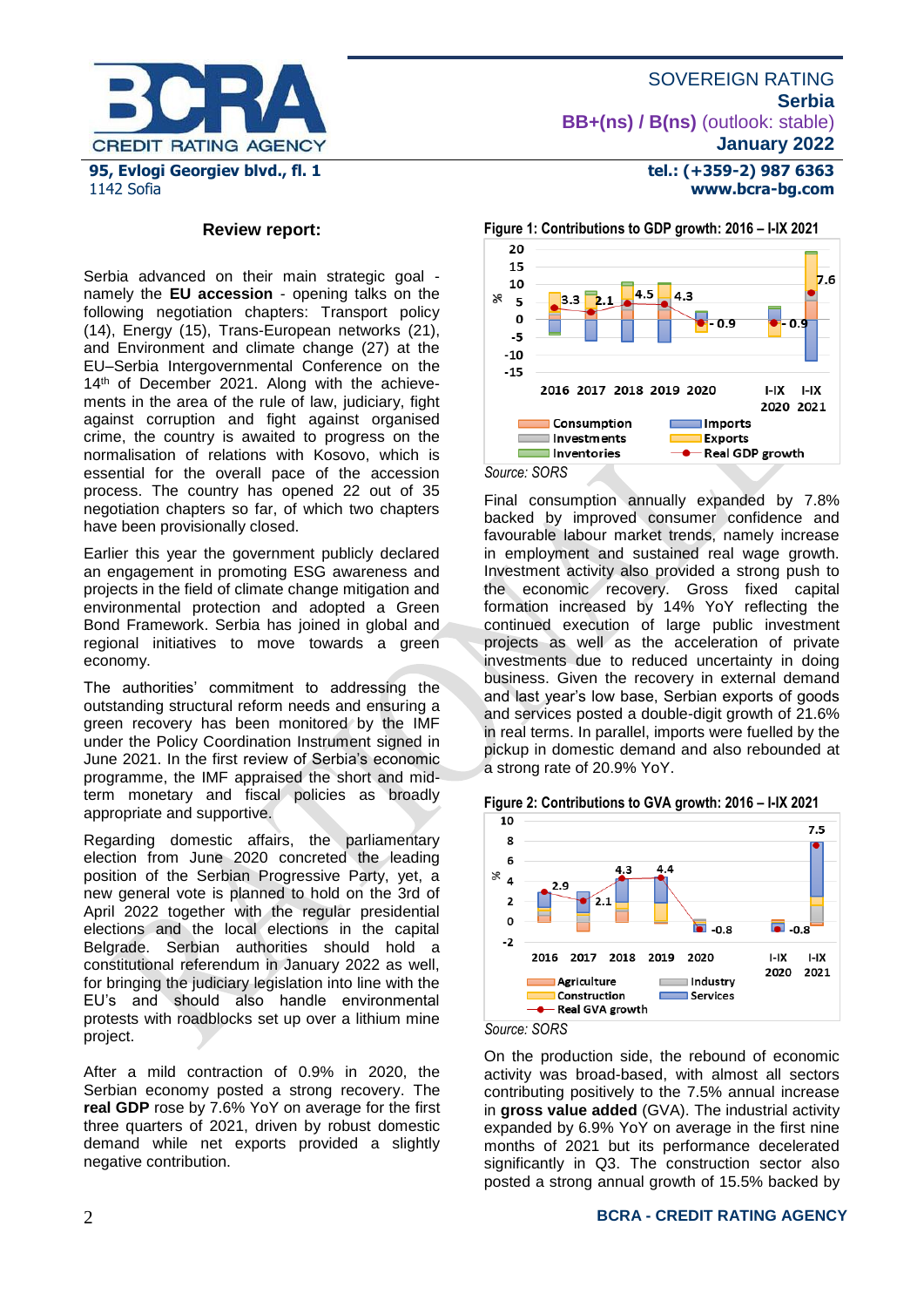

## the implementation of large infrastructure projects. The most significant positive contribution to the GVA growth rate came from the services sector, which rebounded by 8.7% YoY.



*Source: NBS*

In the first nine months of 2021, Serbia's **current account** posted a deficit of EUR 1 313 mln, compared to a deficit of EUR 1 714 mln a year ago. The improvement resulted from increases in secondary income surplus and services surplus, which rose by 22.2% and 39.6%, respectively. On the other hand, the deficit in trade in goods slightly increased by 7.4%, and the primary income deficit expanded by 13.9%, thus, partly limiting the overall improvement in the external position.

Over the past five years, negative current account balances have been more than fully financed from steady inflows of **foreign direct investment,** which remained resilient in 2020 despite the unfavourable global investment sentiments related to the pandemic. In January-September 2021, net FDI inflow sustained strong growth, annually increasing by 58.4%.



**Figure 4: Gross external debt: 2016 – Q3 2021**

## **tel.: (+359-2) 987 6363 www.bcra-bg.com**

As of Q3 2021, **gross external debt** stood at EUR 35 233 mln (68.8% of GDP<sup>1</sup> ), increasing by EUR 7 006 against the end of 2020. The increase was mainly prompted by the government's external financing, while the indebtedness of enterprises and banks showed a more moderate increase. Concurrently, the relative share of short-term debt by remaining maturity decreased to 13.8%.

The resilience to external shocks is secured by an adequate **international reserve** position**.** Eurobond issuances enabled the increase in reserves, which reached EUR 16 803 mln as of end-September 2021 covering 6.5 months' worth of the country's imports or 346.6% of short-term external debt at remaining maturity.



## *Source: SORS*

<u>.</u>

After moving around the lower bound of the inflation target band  $(3\% \pm 1.5 \text{ p.p.})$  in the first quarter, the annual **CPI** jumped to 7.5% as of November 2021. Inflation is accelerating mostly due to the low-base effect and amid rising international energy prices as well as to the higher unprocessed food prices related to drought. Price growth is, however, expected to return within the target band in 2022 due to the temporary nature of these drivers. In parallel, the **dinar** has remained stable against the euro, thus, the central bank helping to anchor inflation expectations.

The pandemic-induced crisis affected in a limited way the **labour market** outcome in 2020 as the pace of improving market conditions slowed down. During the lockdown in Q1 2021, the unemployment rate recorded 12.8% (being 9.7% on average for 2020) and then gradually eased to 10.5% as of Q3 2021. The biggest positive contribution to employment dynamics in the last quarter came from acceleration in construction, manufacturing

<sup>1</sup> GDP ratio was calculated using the sum of GDP in the four preceding quarters.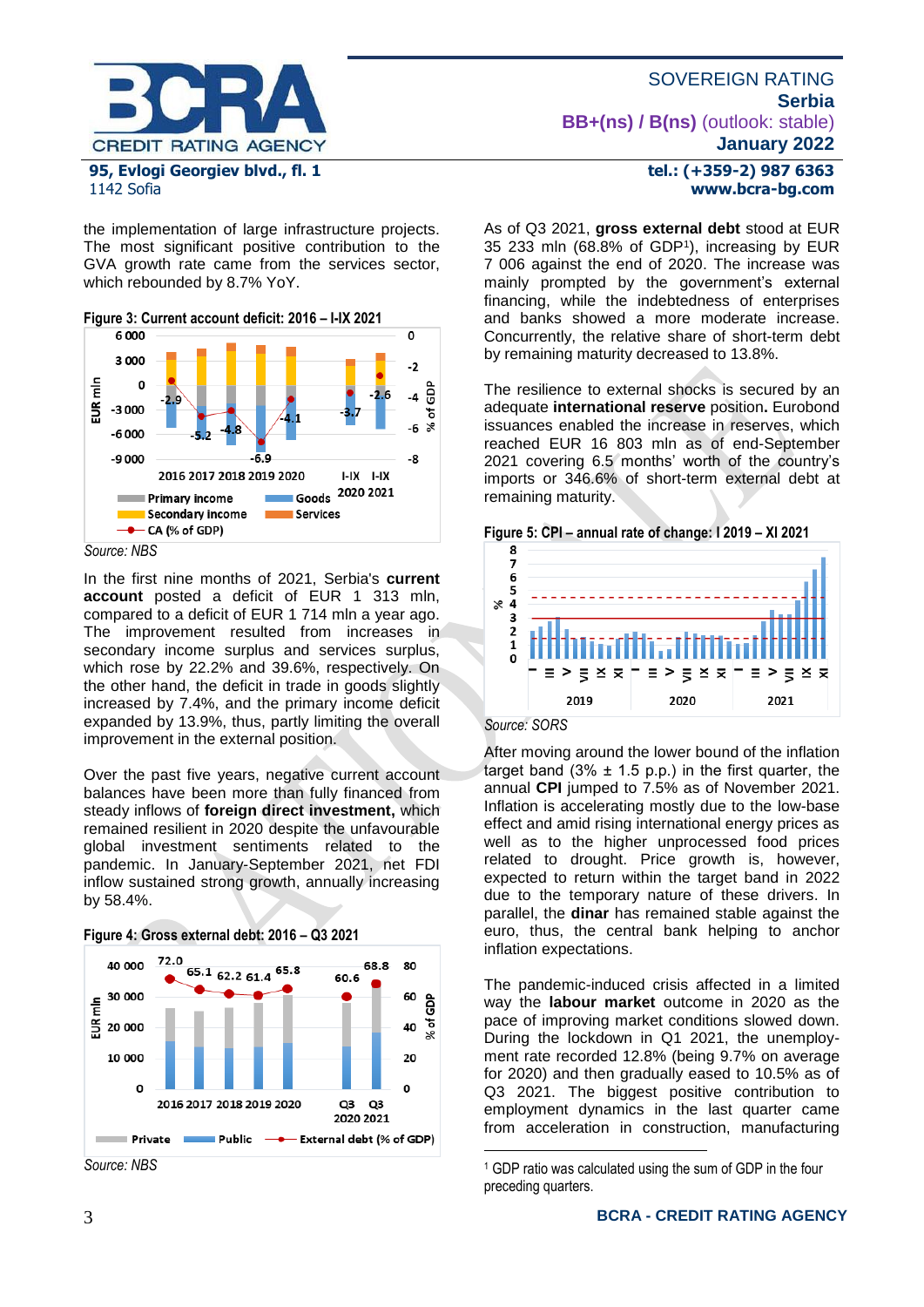

and agriculture activities' rebound while the other economic sectors displayed different annual movements amid overall rising participation rates.

The moderate real **wage** rise persisted in the first nine months of 2021 standing at 8.8% (net) after it had only slightly decelerated in 2020 to a 7.7% growth with no sector recording a decline. The income policy of the Serbian government envisages a new minimum wage rise from the beginning of 2022 by 9.4% to RSD 35 012 (or apr. EUR 298) as well as further public sector wage increases.

**GDP per capita** made a slight positive adjustment in 2020 to EUR 6 780 from EUR 6 620 in 2019, which is, however, much lower than the EUaverage (EUR 29 890 in 2020) and below the measure in neighbouring states like Bulgaria, Romania, and Croatia, which hold the last places among the member states. Measured by purchasing power parity, GDP per capita accounted for 43.3% of the EU average as of 2020.

To cushion the economic and social effects of the COVID-19 shock, the government deployed a prompt policy response, thus, the **fiscal** gap escalated to 8.0% of GDP in 2020. Following two packages of support measures in 2020, additional measures totalling about 4.2% of GDP were introduced in 2021.

**Figure 6: Consolidated budget balance: 2016 – I-IX 2021**



*Source: Ministry of Finance*

In January – September 2021, total budget revenues posted a double-digit annual growth of 23.1% reflecting the robust expansion of the tax base as well as repayments of deferred taxes. In parallel, total expenditures rose by a modest rate of 3.9% in which current expenditures decreased by 0.1% while capital expenditures recorded a strong annual increase of 51.3%. As a result, the general government budget posted a deficit of EUR 579 mln (1.1% of GDP projected), largely reducing against

# **January 2022 tel.: (+359-2) 987 6363 www.bcra-bg.com**

**BB+(ns) / B(ns)** (outlook: stable)

SOVEREIGN RATING

**Serbia**

the EUR 3 069 mln (6.6% of GDP) deficit in the same prior-year period.

Given the improved fiscal outlook due to a stronger than anticipated recovery of economic activity and revenue overperformance, a second supplementary budget for 2021 was adopted in October moderating the deficit target from 6.9 to 4.9% of GDP. In line with the expiry of one-off government support measures, the budget deficit for 2022 is planned at 3% of GDP while the medium-term fiscal plan envisages its gradual reduction to 1% of GDP by 2024.





*Source: Ministry of Finance*

Thanks to fiscal discipline and cautious debt management, Serbia's **government debt**-to-GDP ratio has followed a firm downward path, falling to 52.9% in 2019, but the large financing needs caused by the pandemic reversed the trend, pushing the general government debt to 57.8% of GDP at the end of 2020.

In the first nine months of 2021, the general government debt stock increased by EUR 2 878 mln to EUR 29 934 mln (57.1% of the projected GDP), in which central government debt amounted to EUR 29 595 mln, while the relative share of external debt increased to 60.6%, from 57.1% as of end-2020.

Serbia has been actively financing from the capital markets both locally and internationally. The country has successfully tapped the foreign market placing three emissions in 2021 (a EUR 1 bln Eurobond with a 12-year maturity in February; a EUR 750 mln Eurobond with the longest maturity so far of 15-year and a EUR 1 bln Green Eurobond with a 7-year maturity, both in September), proving the trust of international investors. The green Eurobond achieved the lowest ever coupon rate for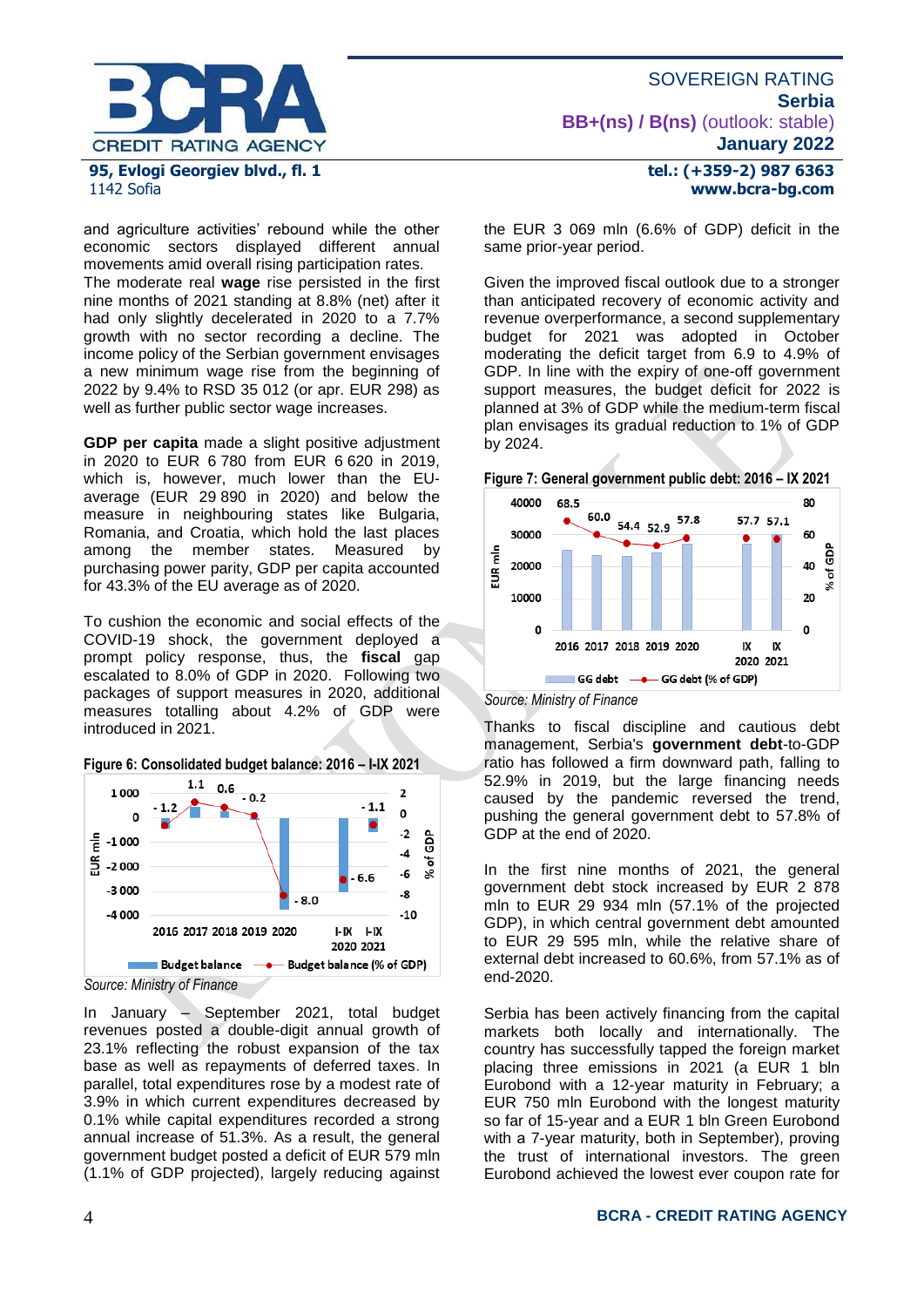

#### the issuer of 1.00% on the international market and will be used for projects from the green agenda. In addition, aiming to reduce the pressure of liabilities falling due at the beginning of 2022, early redemption on a government bond issued in dinars was accomplished also in September 2021.

#### **Figure 8: Currency structure of General Government debt as of end-September 2021**



*Source: Ministry of Finance*

Despite the recent increase, government debt is expected to resume a clear downward trajectory next year, falling to 53.8% of GDP by the end of 2024 (according to the revised fiscal strategy), while vulnerabilities are mitigated by improved **debt structure**. The interest rate risk remains relatively low, given the small share of the public debt contracted at variable rates (12.3%). Besides, the extension of the average maturity of outstanding debt, and lower borrowing costs have decreased the refinancing risk. However, the still high share of foreign currency-denominated debt (70.8% of total GG debt) represents a risk as it could inflate the public debt level in case of unfavourable exchange rate movements of the dinar.

The sustained accommodative **monetary policy** proved appropriate in mitigating the negative effects of the crisis and supporting economic recovery. In line with the rising inflationary pressures, however, the National Bank of Serbia commenced tightening the monetary conditions in October 2021 as it raised the average repo rate but kept the key policy rate at 1.00% (since December 2020). In addition, the NBS ended repo securities auctions considering the excess liquidity in the system.

The lowered price of dinar credit in line with reliefs in repayment counter to the crisis gave impetus to lending in 2020. Following the acceleration from the previous year, credit growth of the non-financial sector eased in Q1-Q3 2021 in both segments – households (3.7% YoY growth) and companies (8.9%) remaining supported by the state Guarantee Scheme. The NPL ratio shrank to a record low of 3.7% in 2020 and following the outpacing growth of total loans to non-performing loans, it reached 3.6% as of Q3 2021. It is expected to grow in the midterm but the maintenance of relatively high coverage by provisions (59.3%) mitigates the ensuing risk.

The **banking system** stays sound in securing stability and conditions despite the enhanced consolidation. The steady upward trend in domestic deposits continues to support the high level of liquidity (LCR stood at 222%) and capital adequacy (21.7% in Q3 2021). The profitability indicators, ROA and ROE, decelerated (to 1.1% and 6.5%, respectively) due to the narrowed income in 2020, which has been resuming in 2021, thus, ROA reached 1.2% and ROE: 7.4% as of September.

## **Outlook:**

The **stable outlook** of the Sovereign Rating of Serbia reflects the opinion that risks are broadly balanced. The economic results surprised on the upside owing to the sizeable and prompt policy support. After a much less severe contraction in 2020, a strong economic recovery is underway, supported by private consumption and large public investments. The budget for 2022 envisages a reduction in the fiscal deficit to 3% of GDP, which will help the public debt to resume a downward trend. In addition, external vulnerabilities are mitigated by a secure level of foreign exchange reserves and resilient FDI inflows, while the banking system remains stable. However, downside risks associated with the pandemic evolution are still present.

**Positive pressures** on the Sovereign Rating and/or the Outlook would be considered:

- Implementation of important structural reforms, raising economy's growth potential;
- Stronger than anticipated fiscal results;
- Sustained reduction in external imbalances.

**Negative pressures** on the Sovereign Rating and/or the Outlook may arise in case of:

- Continued fiscal loosening, leading to a material increase in public debt;
- Intensification in external imbalances and capital outflows related to a sudden shift in investors' sentiments;
- Diminishing foreign reserve buffer.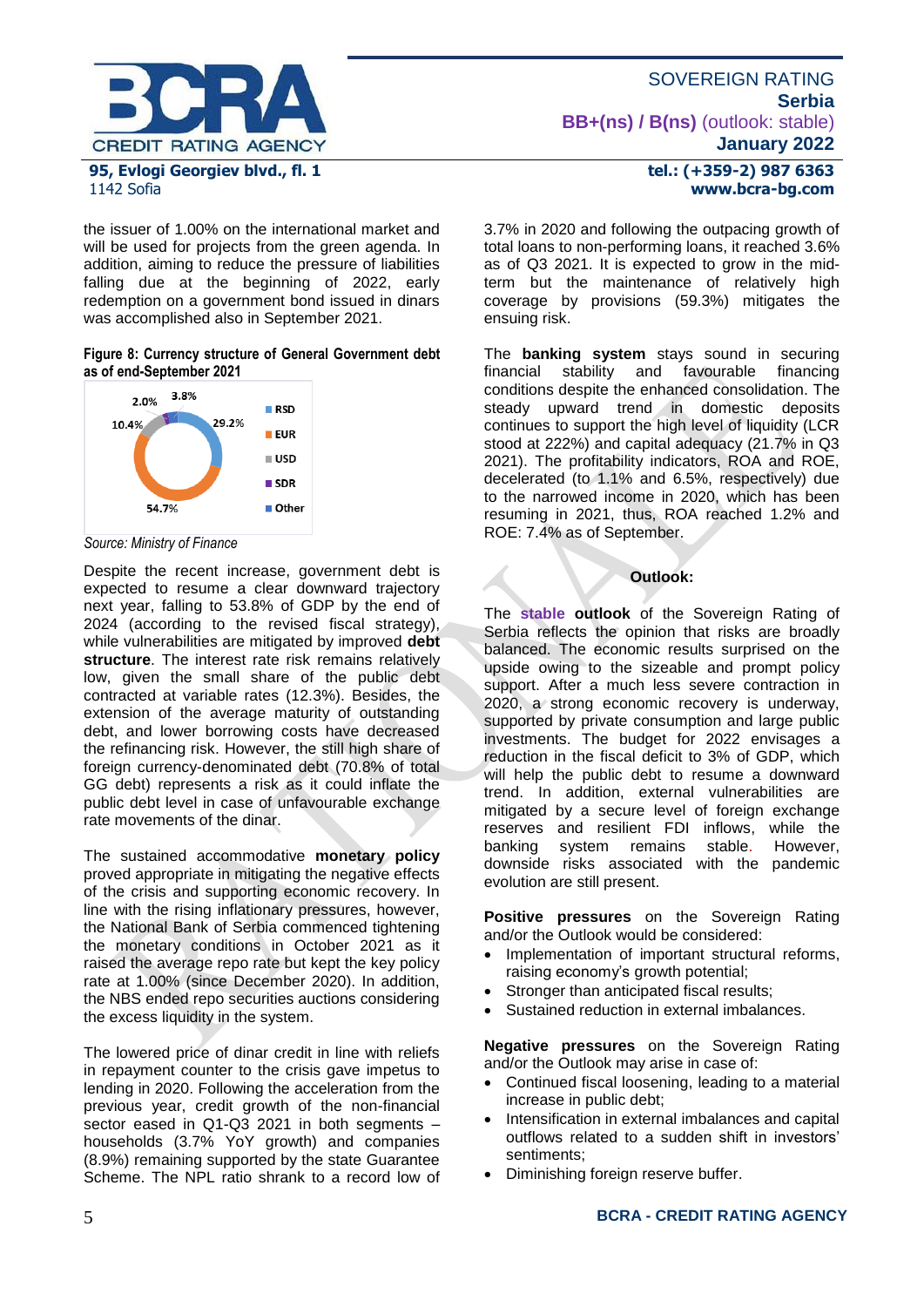

**Regulatory announcements**

## **Rating initiative:**

#### **This rating is unsolicited**

| <b>Unsolicited sovereign rating</b>                       |     |  |  |  |
|-----------------------------------------------------------|-----|--|--|--|
| With Rated Entity or Related Third Party<br>Participation | NO. |  |  |  |
| With Access to Internal Documents                         | NO. |  |  |  |
| <b>With Access to Management</b>                          | NΟ  |  |  |  |

The complete version of BCRA's policy on unsolicited credit/sovereign ratings can be downloaded through the following link:

[https://www.bcra-bg.com/files/policy\\_unsolicited\\_rating\\_en.pdf](https://www.bcra-bg.com/files/policy_unsolicited_rating_en.pdf)

## **Clarifying Notes**

There may be some differences in the stated values and changes in the analysed indicators due to the conversion of those values in another currency (namely in EUR). The used exchange rate is the publically announced by the National Bank of Republic of Serbia as the average value for the corresponding period (i.e. yearly, quarterly and monthly). There may also be some differences stemming from using average values for the period rather than end-period values. The cited growth rates in the current report are based on changes in national currency, except for data recorded in EUR (i.e. Balance of payments, External debt, Net international investment position). The data on which the current report is based includes the public data available until the end of 2021.

## **tel.: (+359-2) 987 6363 www.bcra-bg.com**

## **Summary of the minutes of the Rating Committee:**

On December 30, 2021, the Rating Committee of BCRA – CREDIT RATING AGENCY (BCRA) had a session, on which the **Report regarding the affirmation of the unsolicited sovereign rating of Serbia** was discussed**.** The session was headed by Dr. Kiril Grigorov - chairmen of the Rating Committee.

The members of the **Rating Committee** reviewed numerous qualitative and quantitative risk factors included in the **Sovereign Rating Model** and analysed in the **Sovereign Rating Report** in **Sovereign Methodology.**

Key points discussed included: 1) domestic politics and international relations; 2) macroeconomic fundamentals and growth prospects; 3) external metrics and reserves adequacy; 4) fiscal policy; 5) public debt sustainability analysis, and 6) banking system developments.

**The sovereign ratings and the related outlook have been affirmed based on the above discussion.**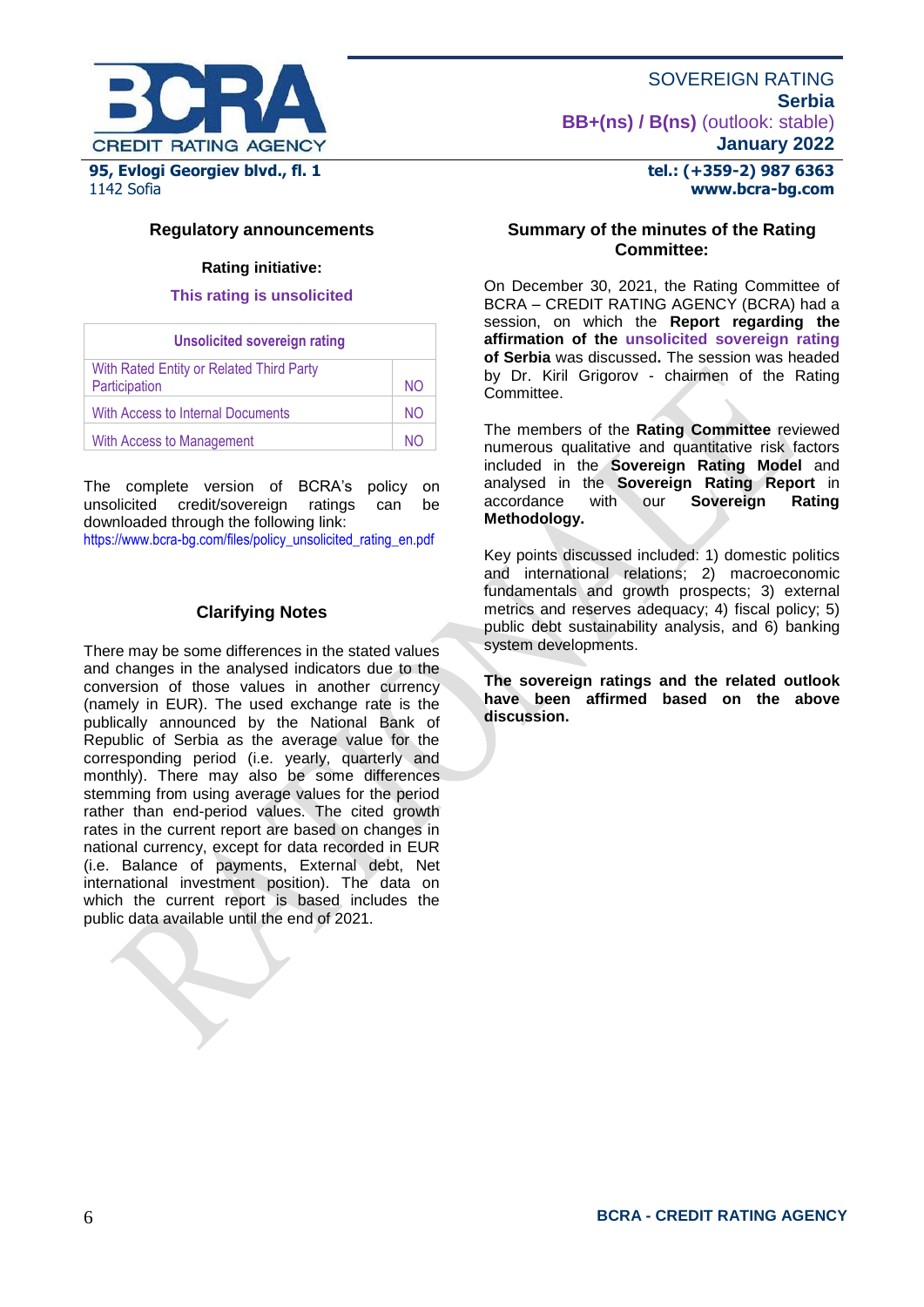

**95, Evlogi Georgiev blvd., fl. 1** 1142 Sofia

## **tel.: (+359-2) 987 6363 www.bcra-bg.com**

# **Tables:**

| <b>Country</b>                               | <b>Development classification</b>                          |                        |                   |         |                 |             |                |
|----------------------------------------------|------------------------------------------------------------|------------------------|-------------------|---------|-----------------|-------------|----------------|
| <b>Republic of Serbia</b>                    | <b>Emerging and Developing Europe (IMF classification)</b> |                        |                   |         |                 |             |                |
|                                              |                                                            |                        |                   |         |                 |             |                |
| <b>MAIN MACROECONOMIC INDICATORS</b>         |                                                            |                        |                   |         |                 |             |                |
|                                              | 2021                                                       | 2020                   | 2020              | 2019    | 2018            | 2017        | 2016           |
|                                              | $I-IX$<br>38 480                                           | $I-IX$                 | 46 796            | 46 005  | 42 892          | 39 235      | 36779          |
| GDP, current prices (EUR mln)                |                                                            | 34 060                 |                   | 39 033  | 36 875          |             |                |
| Final consumption                            | 31 961<br>8312                                             | 28 902<br>6998         | 39 350<br>10 0 36 | 10 335  |                 | 34 138      | 31 905         |
| Gross fixed capital formation<br>Inventories | 1022                                                       | 1 0 6 5                | 1 2 8 7           | 1 207   | 8596<br>1 1 2 1 | 6959<br>721 | 6 2 7 4<br>375 |
|                                              |                                                            |                        |                   |         |                 |             |                |
| Net exports                                  | $-2815$                                                    | $-2905$                | $-3877$           | $-4570$ | $-3700$         | $-2584$     | $-1775$        |
| Exports of goods and services                | 20 877                                                     | 16 101                 | 22 574            | 23 4 68 | 21 633          | 19803       | 17844          |
| Imports of goods and services                | 23 692                                                     | 19 007                 | 26 451            | 28 037  | 25 332          | 22 386      | 19619          |
| Real GDP growth (%)                          | 7.6                                                        | $-0.9$                 | $-0.9$            | 4.3     | 4.5             | 2.1         | 3.3            |
| Average net monthly wage (EUR)               | 548                                                        | 504                    | 511               | 466     | 420             | 395         | 374            |
| Unemployment rate <sup>1</sup> (%)           | 10.5                                                       | 9.8                    | 9.7               | 11.2    | 13.7            | 14.5        | 16.4           |
| GDP per capita <sup>2</sup> (EUR)            |                                                            |                        | 6780              | 6 6 20  | 6 140           | 5 5 9 0     | 5 2 1 0        |
| CPI annual, period average (%)               | 3.0                                                        | 1.5                    | 1.5               | 1.9     | 2.0             | 3.2         | 1.1            |
| Average exchange rate RSD/EUR                | 117.57                                                     | 117.58                 | 117.58            | 117.85  | 118.27          | 121.34      | 123.12         |
| Average exchange rate RSD/USD                | 98.27                                                      | 104.67                 | 103.03            | 105.28  | 100.28          | 107.50      | 111.29         |
|                                              |                                                            | <b>EXTERNAL SECTOR</b> |                   |         |                 |             |                |
|                                              | 2021                                                       | 2020                   | 2020              | 2019    | 2018            | 2017        | 2016           |
| EUR mln                                      | $I-IX$                                                     | $I-IX$                 |                   |         |                 |             |                |
| Current account, net                         | $-1313$                                                    | $-1714$                | $-1929$           | $-3161$ | $-2076$         | $-2051$     | $-1075$        |
| Goods                                        | $-4085$                                                    | $-3803$                | $-5201$           | $-5623$ | $-5085$         | $-3997$     | $-3119$        |
| Services                                     | 1 0 2 4                                                    | 733                    | 1 1 0 2           | 1012    | 995             | 966         | 907            |
| Primary income                               | $-1241$                                                    | $-1090$                | $-1425$           | $-2479$ | $-2182$         | $-2533$     | $-2022$        |
| Secondary income                             | 2 9 9 0                                                    | 2 4 4 5                | 3595              | 3929    | 4 1 9 7         | 3514        | 3 1 5 9        |
| Net FDI                                      | 2719                                                       | 1717                   | 2938              | 3551    | 3 1 5 7         | 2418        | 1899           |
| Official foreign reserves                    | 16803                                                      | 13 0 30                | 13 4 9 2          | 13 378  | 11 262          | 9962        | 10 205         |
| Gross external debt                          | 35 233                                                     | 28 227                 | 30 787            | 28 254  | 26 662          | 25 5 26     | 26 4 94        |
| International investment position            | -43 352                                                    | -42 276                | -42 274           | -40 478 | $-37555$        | $-35579$    | $-34672$       |
| % of GDP3                                    |                                                            |                        |                   |         |                 |             |                |
| Current account, net                         | $-2.6$                                                     | $-3.7$                 | $-4.1$            | $-6.9$  | $-4.8$          | $-5.2$      | $-2.9$         |
| Goods                                        | $-8.0$                                                     | $-8.2$                 | $-11.1$           | $-12.2$ | $-11.9$         | $-10.2$     | $-8.5$         |
| Services                                     | 2.0                                                        | 1.6                    | 2.4               | 2.2     | 2.3             | 2.5         | 2.5            |
| Primary income                               | $-2.4$                                                     | $-2.3$                 | $-3.0$            | $-5.4$  | $-5.1$          | $-6.5$      | $-5.5$         |
| Secondary income                             | 5.8                                                        | 5.2                    | 7.7               | 8.5     | 9.8             | 9.0         | 8.6            |
| Net FDI                                      | 5.3                                                        | 3.7                    | 6.3               | 7.7     | 7.4             | 6.2         | 5.2            |
| Official foreign reserves                    | 32.8                                                       | 28.0                   | 28.8              | 29.1    | 26.3            | 25.4        | 27.7           |
| Gross external debt                          | 68.8                                                       | 60.6                   | 65.8              | 61.4    | 62.2            | 65.1        | 72.0           |
| International investment position            | $-84.6$                                                    | $-90.7$                | $-90.3$           | $-88.0$ | $-87.6$         | $-90.7$     | $-94.3$        |

7 **BCRA - CREDIT RATING AGENCY**